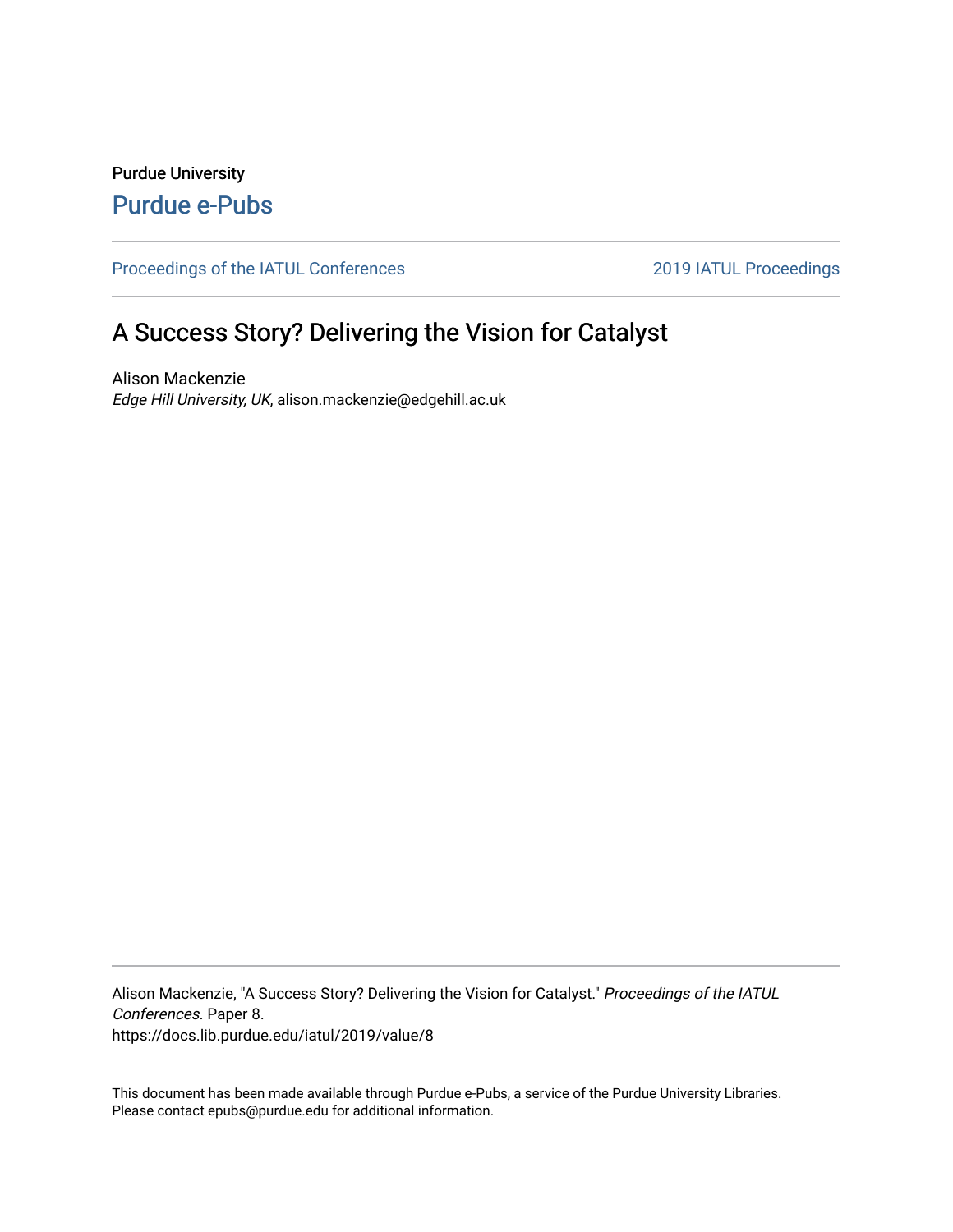# **A SUCCESS STORY? DELIVERING THE VISION FOR CATALYST**

#### **Alison Mackenzie**

**Edge Hill University, UK alison.mackenzie@edgehill.ac.uk**

# **Abstract**

In a bold and unprecedented move by the University, a new building, housing Library and Learning Services, Student Services and Careers was agreed by the University's Board of Governors at their November 2016 meeting. At an initial cost of £26m it represents the largest single investment in a new building project by the University. This was a project to create an inspiring building and '*provide an intellectually stimulating, creative and inclusive environment for [the university's] community'*. Whilst being highly student-focused, it was designed as a facility for the entire Edge Hill community including researchers, staff, alumni, and external visitors. Its proposed location at a central point of arrival on campus, would make a statement not only about the importance of the student experience, but also act as a reference point to the institution's heritage of female empowerment with a 'suffragette garden' and spaces designed for outdoor public speaking and performances.

The decision to co-locate Services was seen as a progressive and sustainable initiative, creating efficiencies of space and resources, and enabling the delivery of a converged front-line service with 24 hour opening. Arranged over 4 floors, the 8000sqm building was designed to accommodate and deliver, all enquiries, advice and support related to **residential and on campus accommodation** and **campus life; pastoral support for care leavers, well-being, counselling, money advice and chaplaincy; academic support for library users, academic skills and research support; disability support; transitions between years and for those seeking careers advice, volunteering, graduate employment and part-time work. A complementary staff facing suite of services comprise advice for effective use of learning technologies, library resources and web based services.**

The construction of the building began in July 2017 and the first staff members moved into their new offices in June 2018, with the building and its services fully operational in September 2018. This case study will summarise key decisions made during the construction phase, including the development of a vision for the building and will reflect on the extent to which goals identified pre- entry have been realised during the first year of occupancy.

**Keywords** Post occupancy evaluation; user experience; vision statement.

# **Introduction**

Edge Hill University is a campus-based university located in the North West of England, with c15,000 students and on-site accommodation for 2,600. It is primarily a learning and teaching institution with a focus on a wide range of undergraduate courses. Its research base is however growing and its reputation for health-based research and extensive health related courses, were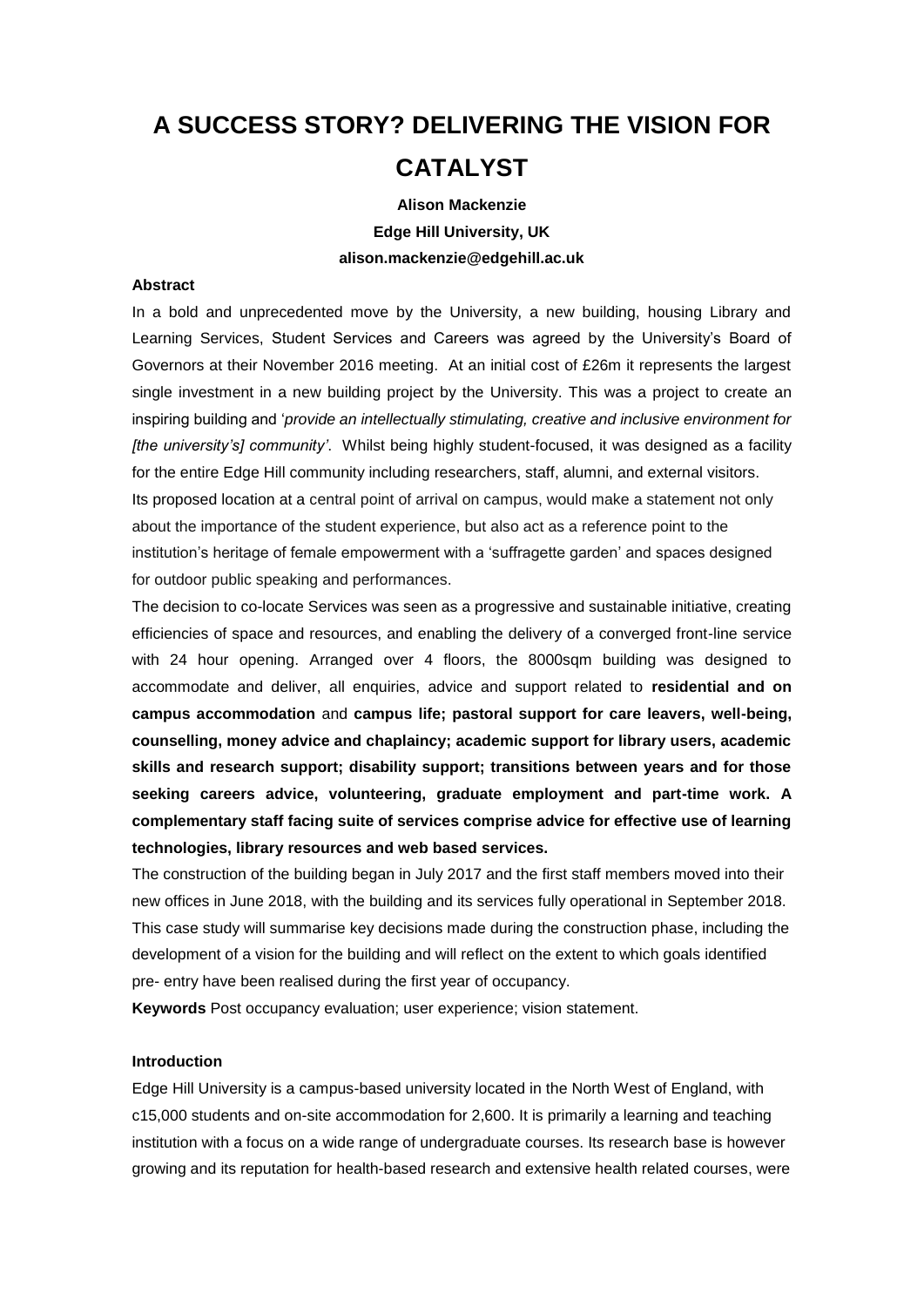factors in its successful application to deliver medical degrees, starting in 2020. It has a tradition of being innovative in its approaches to learning and teaching and is equally passionate about student support and well-being. This is reflected in the investments made in specialist staff posts, facilities and buildings, one of which, Catalyst, is the focus of this paper.

#### **Co-location not convergence**

It is relatively easy to identify the anticipated benefits of co-location. Students benefit from improved access to resources, study spaces and a wider range of specialist support and advice; more self-service options to reduce 'unnecessary contact' and increase choice; greater visibility and profile for important specialist services. For academic staff and research students anticipated improvements include access to a wide range of professional support services in one location, and the addition of study environments designed for long periods of independent research.

It is important to emphasise the distinction between co-location and the more radical convergence of Services. The single structural change agreed was the introduction of a converged frontline service. This team is managed by Library and Learning Services on behalf of all Services. Its remit extends beyond a customer facing role to include management of the facilities, spaces, furniture in the building with the aim of optimising wayfinding, navigation and use of study spaces.

#### **Building a vision**

Senior staff within Library and Learning Services had been lobbying, and to an extent undertaking preparatory work, planning for a new library building for over 5 years and early discussions with the University's senior team had focussed solely on this proposal. A late intervention by the University's directorate expanded that plan to include Student Services and Careers. From a strategic perspective this was an extremely desirable proposal, but equally challenging for the senior staff in each of the Service areas who had no prior experience of working collectively, and for colleagues in Student Services and Careers who had not considered or expected the prospect of a new building, let alone co-location.

#### **Preparatory work**

The initial phase between January and June 2017, focussed on governance, communication and information gathering. The development of a vision statement was an important element, not simply a formality.

Developed under the headline *Bringing Together Library and Learning Services, Careers and Student Services Under One Roof* the following text was agreed through a process of consultation with managers from each area. More extensive consultation was considered but instead time was spent engaging with staff in a variety of activities designed to anticipate and help manage the changes they would encounter.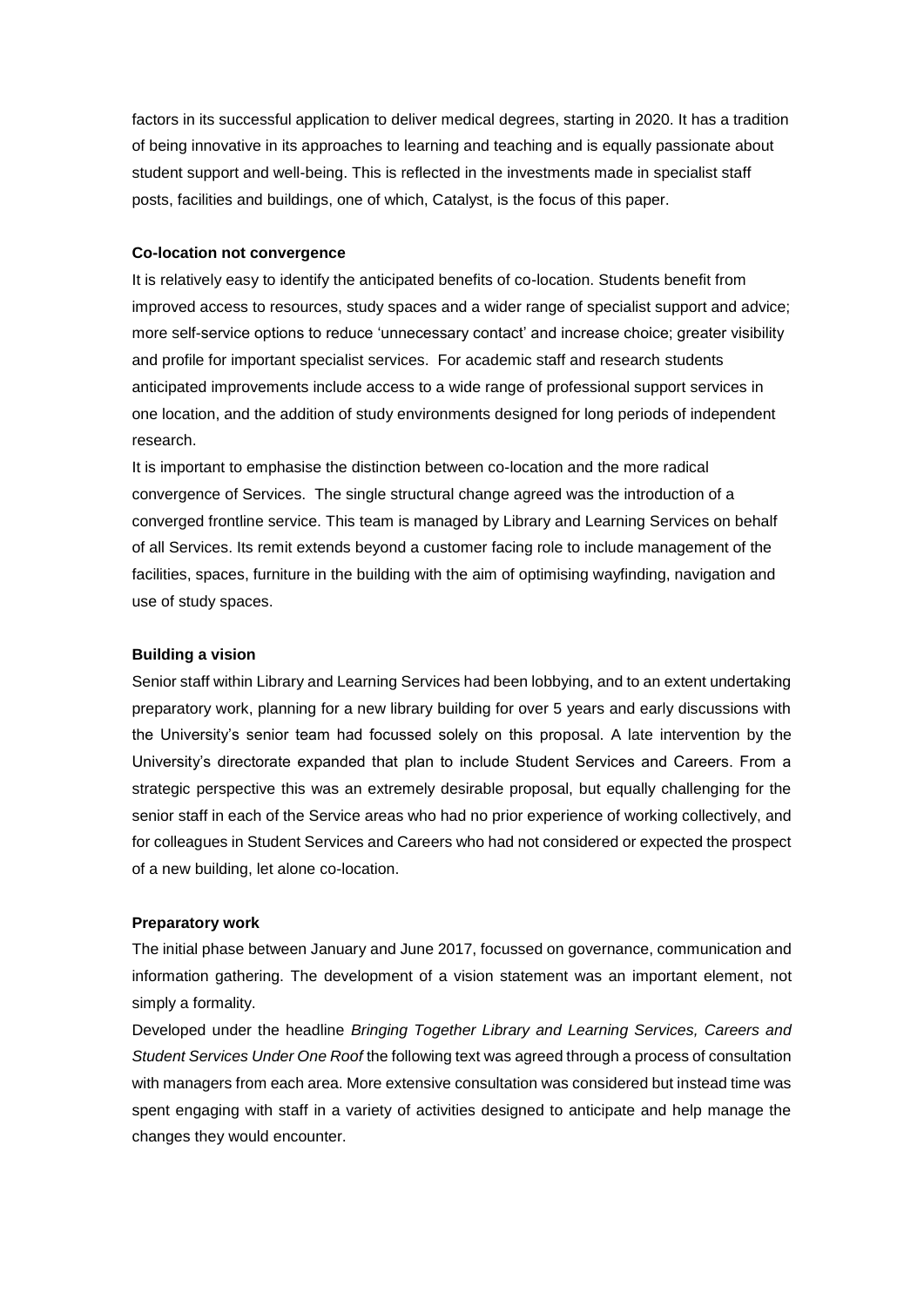*The Catalyst building aims to provide the Edge Hill community with a popular 24/7 destination where welcoming, knowledgeable, professional staff are on hand to support student life, research, learning and career development.*

#### **Aims**

*The Catalyst building provides an opportunity for Library and Learning Services, Careers and Students Services to work together, to build on existing good practice and experience of delivering excellent customer-focussed services, in order to provide an even better experience for our university community. Development aspects include:*

- *1. Spaces: A contemporary, inviting and well-resourced environment will provide a focal point on-campus where staff and students are happy and able to meet, think, learn, create, and participate.*
- *2. Technology: Modernised online and mobile systems will enhance self-service and cross-service facilities, to provide working efficiencies and a more dynamic and seamless customer experience.*
- *3. Service Offer: A smart re-visioning of customer focussed help and support will see multiple touch points, both face-to-face and virtual, providing choice and convenience for customers.*
- *4. People: The co-location of staff from three core service areas will encourage new conversations and opportunities for innovation while maintaining the goals of high quality service delivery and standards.*

This vision statement has acted as a touchstone and a useful reference point to return to as a reminder of the overarching aspirations for all three Service areas. Translating it into practice for teams and individual staff members was and is an on-going activity and will be subject to review at the end of 2019.

#### **What's in a name?**

The vision statement was originally drafted before the name of the building was agreed. Creating an identity for the building was initially run as competition across all teams and the selected names then shared with the University's directorate for a final decision. Catalyst was selected by the Vice Chancellor. As with any personal choice, the response to the name was varied. Its real value lay in having an identity which could be interpreted by the interior designers and applied to the visual identity of the building, infusing it with a sense of energy and purposeful activity.

#### **Fact finding**

As a set of interdependent goals, the vision statement provided a steer for discussion and identification of priorities. To achieve the outcomes, initial exploratory projects focussed on gaining an overview of each Service area's requirements. Project teams were formed, and data was gathered on key activities. This base data was essential to inform decisions on space requirements and delivery of frontline services.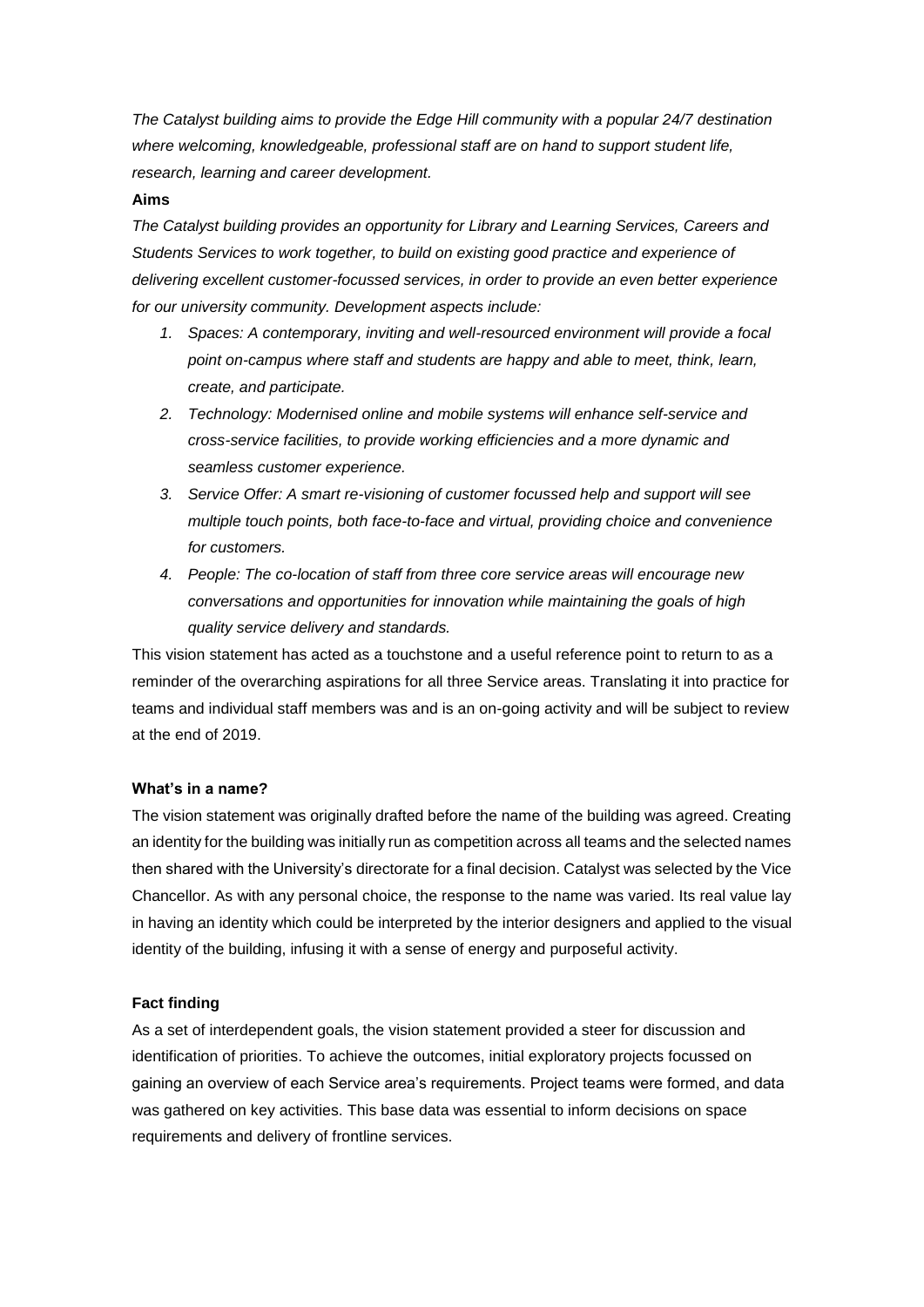Data was gathered on footfall to each building, the ecosystem of enquiries, volume, type, resolution levels, staff roles and allocation of responsibilities. Further information on accompanying space and specialist requirements was also gathered and gradually fed into the interior design of the building.

The exercise highlighted significant variations in each Service area's collection of data. Library and Learning Services had a long tradition of collecting data, in part to fulfil the requirements of the SCONUL statistics, and internal KPIs. Neither Student Services or Careers had a similar external reporting requirement, or more generally prioritised data gathering to assist decision making. Without similar data sources, and without time to collect new data sets, the information collected relied on time limited snap shots of activity, focussing principally on volume of activity, access routes to services and support, and resolution levels.

The headlines from the research confirmed what was anecdotally expected – the library building had the highest footfall, experienced the highest volume of enquiries and supported a more comprehensive customer service. The research outcomes also offered the first insight into the differences across the Services, the variations in cultures, the approaches to service delivery and how staff roles and priorities are determined.

Within this context, and as the building project progressed, the vision statement grew in importance as a common reference point.

#### **Space: physical**

*Spaces: A contemporary, inviting and well-resourced environment will provide a focal point oncampus where staff and students are happy and able to meet, think, learn, create, and participate.*

Translating this into practice to optimise the available space was a lesson in iterative decisionmaking and negotiation with the architects, interior designers and construction team. Choice was limited. The outline structural design of the building had been completed prior to the Governors' approval and although there was some flexibility, its brief was to accommodate – shelving for the physical collection, frontline services, study spaces with and without IT, staff accommodation, specialist consultation spaces. A café and roof garden were included to provide an attraction to the wider university community.

Where choice was available, the conversations focused on layout, e.g. how best to arrange the book stock; where to locate the frontline service – desk or no desk; size of desk; design, height, accessibility.

The conversations on the design of the frontline service highlighted variations in expectations and assumptions. The interior designer's NoMAD [\(https://www.nomad-rdc.com/](https://www.nomad-rdc.com/) brief was to create a layout which would enable most users to navigate and use services independently while retaining a face to face service for those requiring or preferring a personal interaction. Early discussions centred on how best to achieve this and where to locate the facility – the traditional approach, having a friendly face visible on entry into the building was the preferred solution for many colleagues, including the architects. The alternative view promoted by NoMAD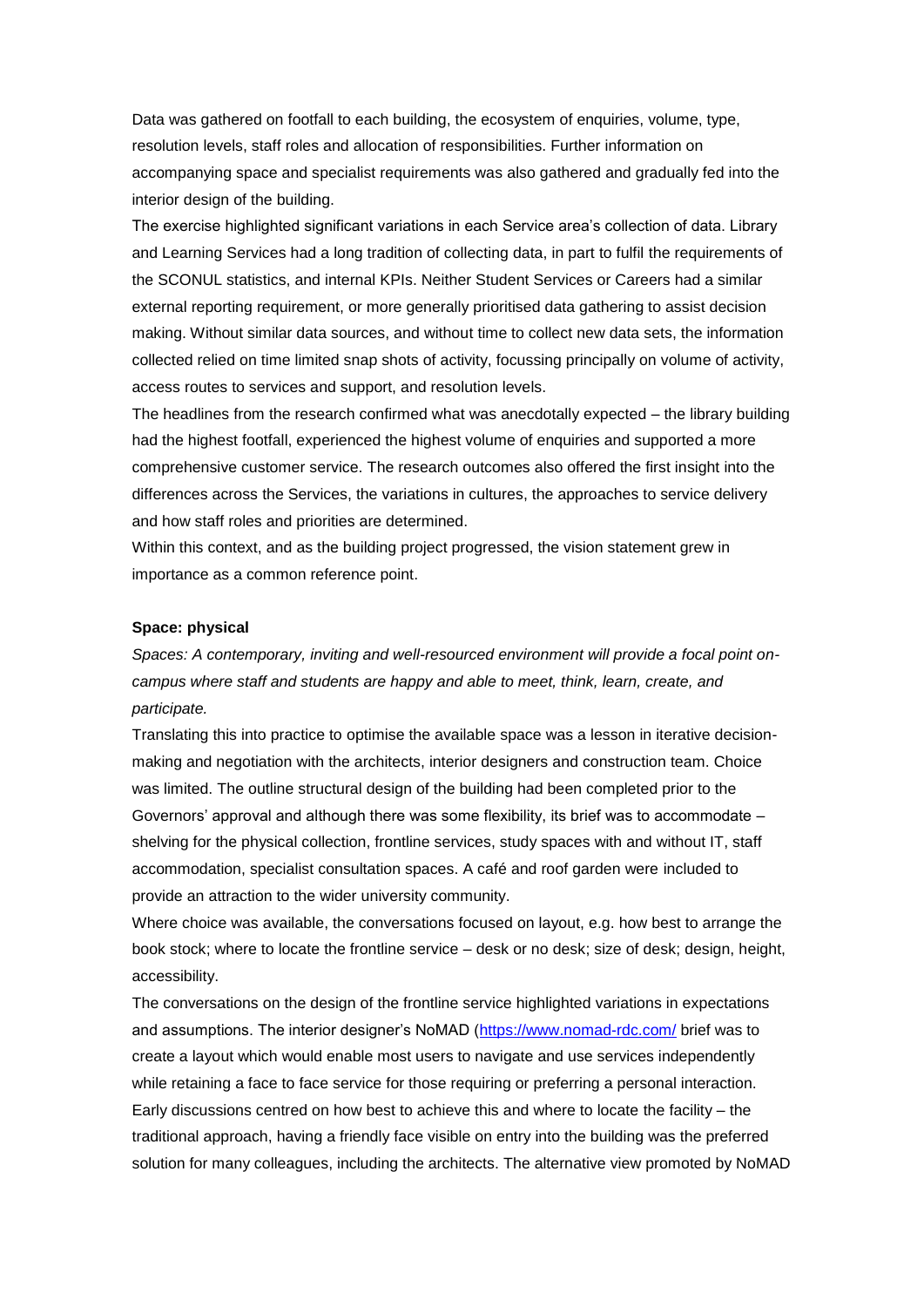was to place the facility at a distance from the entrance – reframing its importance, recognising that for many users, choice over how to access services is a more important consideration than the physical presence of a help desk. This view prevailed and on entry into the building the selfservice facilities, book return, issue, laptop loans, IT study spaces, are immediately available with the physical desk at a distance.



Figure 1: Ground floor layout

#### **Specialist spaces**

1-1 support spaces, primarily for appointments with students to discuss personal issues e.g. careers, money advice, well-being or counselling, disability, were poorly understood by the architects. Their brief was primarily focussed on the design of a new library and the consequences of co-location with Services with significantly different requirements was underestimated. Based on the data gathered from Student Services and Careers the optimum requirement was 10 confidential 1-1 consultation spaces. One difficulty was identifying a suitable location. Space had already been allocated for group and individual study and with the University's commitment to increasing this provision, the option to re-model, was limited. The creative solution was to insert a mezzanine floor between the ground and first floors with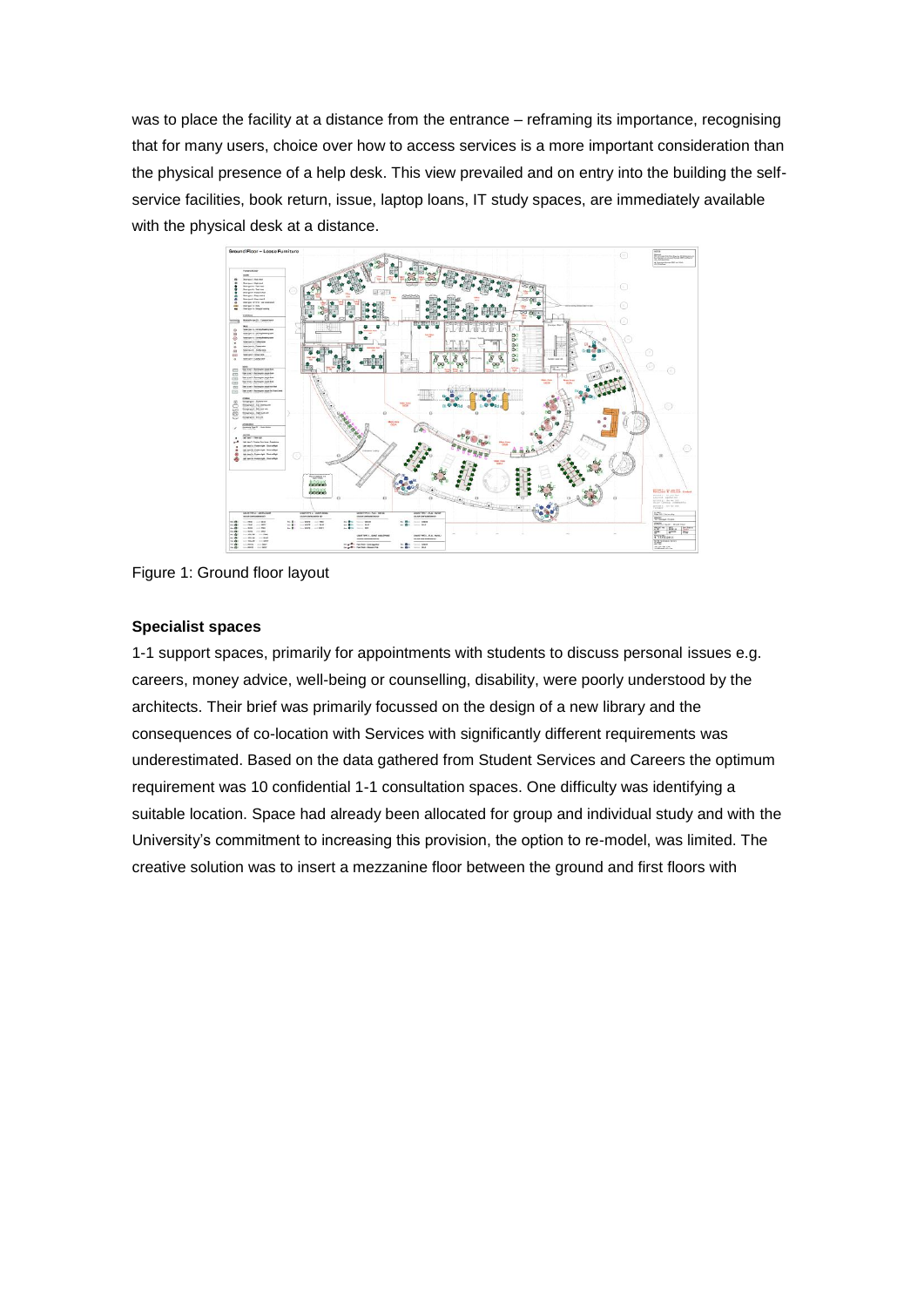capacity for a waiting area, workshop space, 9 consultation rooms and a staff office.



#### Figure 2: Layout of mezzanine

The limiting factors were lack of natural light and ready visibility of the services on entry into the building but the advantage of co-location of specialist support and services in an identifiable zone within the building outweighed the disadvantages.

The provision of other specialist spaces within the building, including facilities for research active staff and doctoral students; dedicated IT training suites; provision of specialist IT; spaces for 1-1 learning support for students with disabilities and more generally 1-1 support for academic skills were identified and provisionally allocated. However, as the construction took shape, the suitability of some of these spaces led to further creative thinking.

The space identified as an IT training suite was located on the third floor, independently located and at a distance from designated quiet/silent study facilities. Early site visits highlighted the unsuitability of the space, specifically the lack of wall space to mount display screens. The alternative was to swop the designated space allocated for independent research; the major disadvantage to this location was its proximity to the quiet/silent study environment. This illustrates one example of the importance of discussions at the design stage. In this instance, although significant benefits were achieved through an accelerated construction and fit out schedule, the compromises had an impact on the functionality of key spaces.

#### **Loose furniture**

The choice of loose furniture was significantly influenced by the research undertaken by NoMAD; they developed a colour palette, selected a broad range of furniture from utilitarian IT tables and chairs, to individual and group seating, flexible, fixed, with feature lighting or reliant on natural light.

Their choices were in part informed by the need to hit an increase in study spaces to 1000, while aiming to introduce a variety of different spaces to accommodate study preferences. They were also influenced by staff and students' feedback on their priorities for the building and the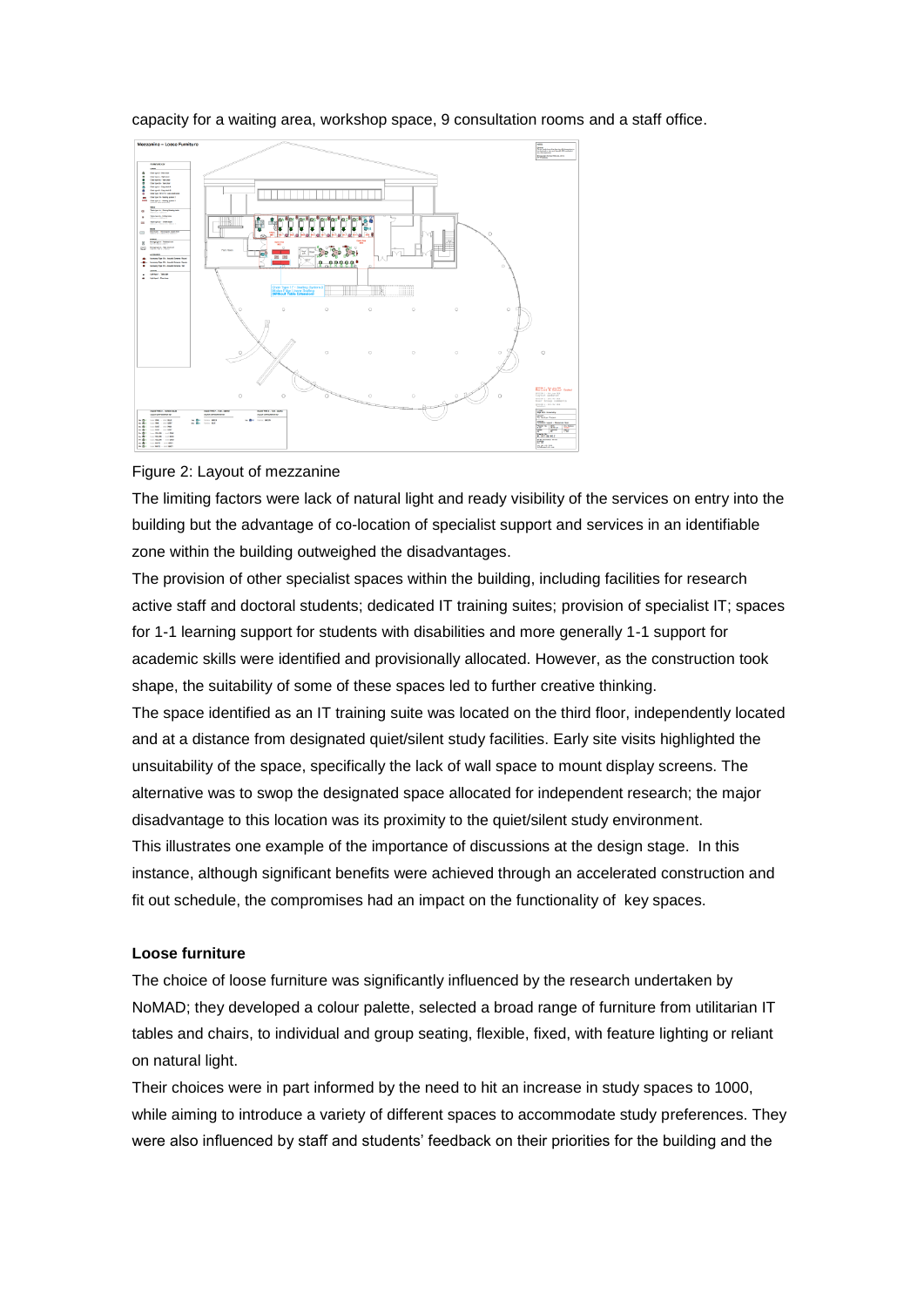outcomes from workshops run with staff which revealed how the interior design might relate to the university, its history, the local community and the aspirations of staff and students.



Figure 3: example of different study spaces

# **Designing a building and frontline service**

*Service Offer: A smart re-visioning of customer focussed help and support will see multiple touch points, both face-to-face and virtual, providing choice and convenience for customers.* Developing this service from scratch required a shared vision to meet the expectations of every student, that, whatever their query, the place to go would be the Catalyst building. This revisioning of the frontline customer-facing service aimed to provide the University community with:

• *A single, face-to-face, roving, virtual and self-directed information and triage service, which offers resolution, referrals, appointments and guidance for all enquiries related to library, academic support, employability, student life and wellbeing.*

And the sector with:

• *An exemplar of an innovative approach to service delivery, offering personalised choice, immediate referral to the most appropriate service or specialist help, limiting bounce and significantly improving access.*

The model is based on choice, delivering all transactional or information-based enquiries online through a self-help service, with the option to engage on a personal basis if required. It also extends into space management and the team hold responsibility for trouble-shooting, monitoring and assessing how the building is used, adjusting furniture and facilities as necessary. This additional responsibility has the benefit of staff being very aware of the symbiotic relationship between the services and spaces and what constitutes an excellent, as opposed to adequate or poor experience while using the building.

# **Post occupancy evaluation**

Recognising the innovative nature of the shared service, the building project included a yearlong post-occupancy evaluation (POE) of all aspects of the building and services. The aim was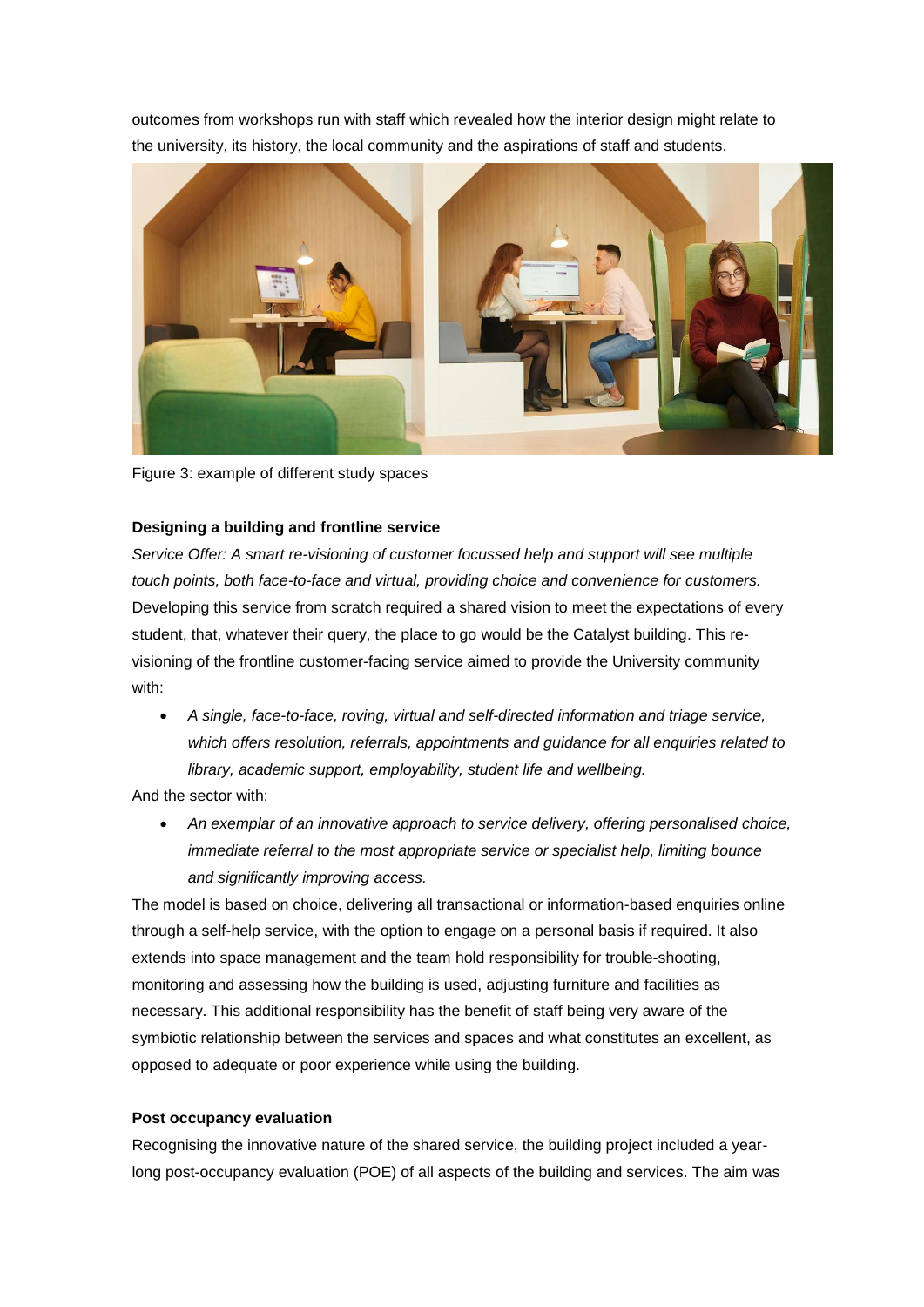to learn how spaces are being used, understand preferences, likes and dislikes. This data is then fedback into the development of the building, to improve on its functionality, to better understand any issues with wayfinding and to assess the effectiveness of the frontline team when signposting and referring users to specialist staff, services or resources. Using ethnographic techniques, the evaluation has included, non-participant observation and creation of heat maps to gauge use of the building; graffiti boards for instant feedback; guerrilla interviews, touchstone tours and photo diaries.

Unpicking the issues and gathering intelligence from all stakeholders has provided insights and helped us understand the impact environmental factors have on the tolerance levels of users, alongside some of more nuanced requirements linked to space and study preferences.

#### **Space review**

This section includes two examples of e evaluation activities used to gather feedback and actions taken.

# **Case study 1: Individual space and appointment delivery**

*"More individual study rooms as they are always in use for appointments"* Feedback from interviews, graffiti boards and photo dairies suggested that students wanted more access to bookable individual study rooms during peak times. The rooms available were originally planned as dual use; used as appointment rooms during the day for those service areas offering 1-1 appointments and released to students outside of core hours. The quantity of the feedback from students, including the direct student voice, prompted a review of appointment data and uptake of the rooms during core hours. In response to the evidence, rooms were released without compromising access to specialist support when required. It also prompted an exploration of alternative semi-private spaces for appointments. Improvements to alternative individual study spaces, including more partitioning of desks and reviews of layouts was also achieved, using a variety of methods, including **online polls** (as shown below).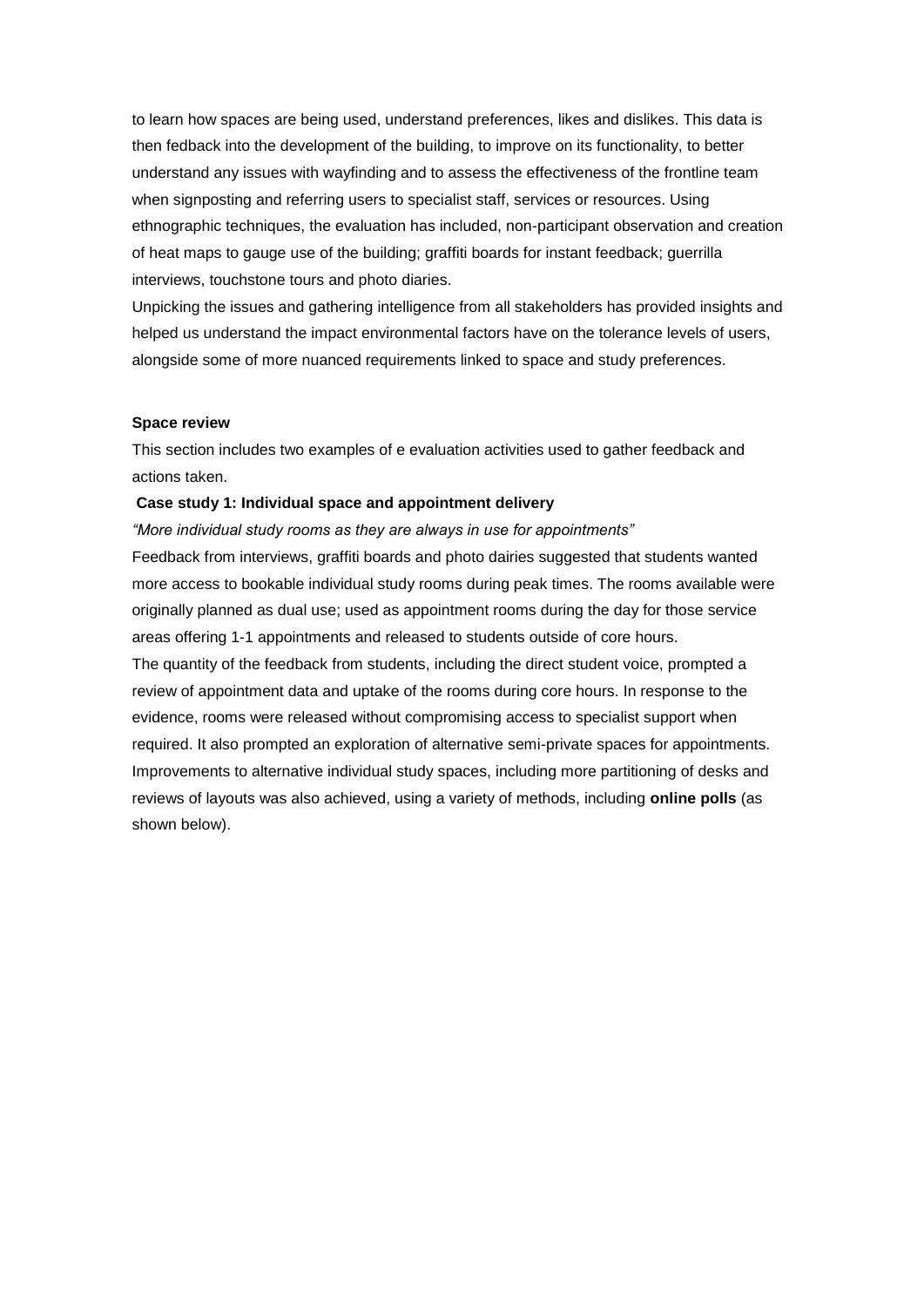

Figure 4: online poll using twitter

# **Case study 2: Group space and management of spaces**

*"More group space that doesn't need to be booked would be great"*

*"Not enough group working tables"*

*"More group tables without computers."*

Although there was more bookable group space than in the previous library, students commented on the need for more group space generally in the building.

Observations supported the feedback and showed it was also having consequences on other areas. Users were found to be conducting group work in quiet areas as they were running out of space on the lower floors. This was having implications for the frontline team who were struggling to manage noise because of the lack of suitable alternatives for groups.

To help overcome the issue, the noise policy on the first floor was relaxed and additional group space was created on the ground floor using existing furniture to test if this would be used by students.

An underutilised podium event area on the ground floor was also broken up to create group working areas and furniture was moved from upper floors to create additional social space.